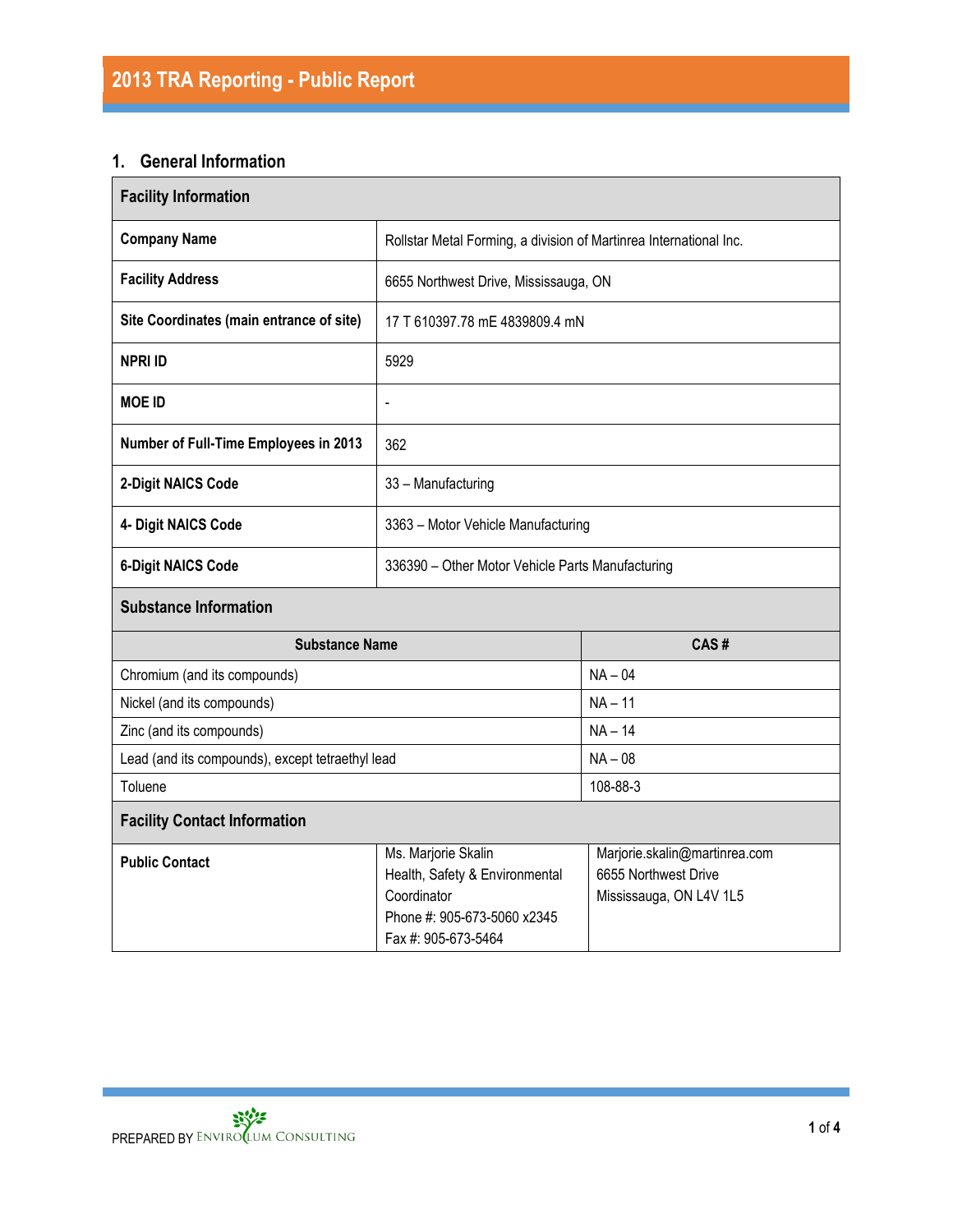## **2. Toxic Substance Accounting Summary**

Facility-wide Amounts of Toxic Substances Reported for 2013:

| <b>Substance Name</b>        | <b>Used</b>  | <b>Created</b>    | <b>Contained In</b><br><b>Product</b> | <b>Release</b><br>to Air | Disposed /<br><b>Recycled</b> |
|------------------------------|--------------|-------------------|---------------------------------------|--------------------------|-------------------------------|
| Chromium (and its compounds) | 100 to 1,000 |                   | 100 to 1,000                          | 0                        | 10 to 100                     |
| Nickel (and its compounds)   | 10 to 100    |                   | 10 to 100                             | 0                        | 1 to 10                       |
| Zinc (and its compounds)     | 10 to 100    | 0 <sub>to 1</sub> | 10 to 100                             | $0$ to 1                 | 10 to 100                     |
| Lead (and its compounds)     | 10 to 100    | 0 to 1            | 1 to 10                               | $0$ to 1                 | $0$ to 1                      |
| Toluene                      | 1 to 10      | --                |                                       | 1 to 10                  |                               |

**NOTE:** Units are expressed in tonnes, unless otherwise indicated. '-- ' indicates not applicable.

### **3. Quantification Comparison to Previous Year**

| 3.1 |  |  | Chromium (and its compounds) |
|-----|--|--|------------------------------|
|-----|--|--|------------------------------|

|                                  | <b>Unit</b> | 2012         | 2013         | Change<br>(Unit)       | Change<br>(%) | <b>Rationale for Change</b> |
|----------------------------------|-------------|--------------|--------------|------------------------|---------------|-----------------------------|
| Used                             | Tonnes      | 100 to 1,000 | 100 to 1,000 | ↓ 10 to 100            | 414.6         | Change in quantification    |
| Created                          |             |              |              |                        |               | method.                     |
| Contained In Product             | Tonnes      | 100 to 1,000 | 100 to 1,000 | 1 1 to 10              | <b>11.68</b>  |                             |
| Release to Air                   | Tonnes      | 0            | 0            | $\mathbf{0}$           | 0             |                             |
| Release to Water                 |             |              |              |                        |               |                             |
| On-site Disposal                 | --          |              |              | --                     |               |                             |
| <b>Transferred for Disposal</b>  | --          |              |              | --                     |               |                             |
| <b>Transferred for Recycling</b> | Tonnes      | 10 to 100    | 10 to 100    | $\downarrow$ 10 to 100 | ↓77.17        |                             |

#### 3.2 Nickel (and its compounds)

|                                  | <b>Unit</b> | 2012      | 2013      | Change<br>(Unit) | Change<br>(%) | <b>Rationale for Change</b> |
|----------------------------------|-------------|-----------|-----------|------------------|---------------|-----------------------------|
| Used                             | Tonnes      | 10 to 100 | 10 to 100 | ↓ 10 to 100      | 437.2         | Change in quantification    |
| Created                          |             |           |           |                  | --            | method.                     |
| <b>Contained In Product</b>      | Tonnes      | 10 to 100 | 10 to 100 | 1 1 to 10        | 1 36.3        |                             |
| Release to Air                   | Tonnes      | 0         | 0         | 0                | 0             |                             |
| Release to Water                 |             | --        | --        |                  |               |                             |
| On-site Disposal                 |             | --        | --        |                  |               |                             |
| <b>Transferred for Disposal</b>  |             | --        | --        |                  | --            |                             |
| <b>Transferred for Recycling</b> | Tonnes      | 10 to 100 | 1 to 10   | ↓ 10 to 100      | ↓74.62        |                             |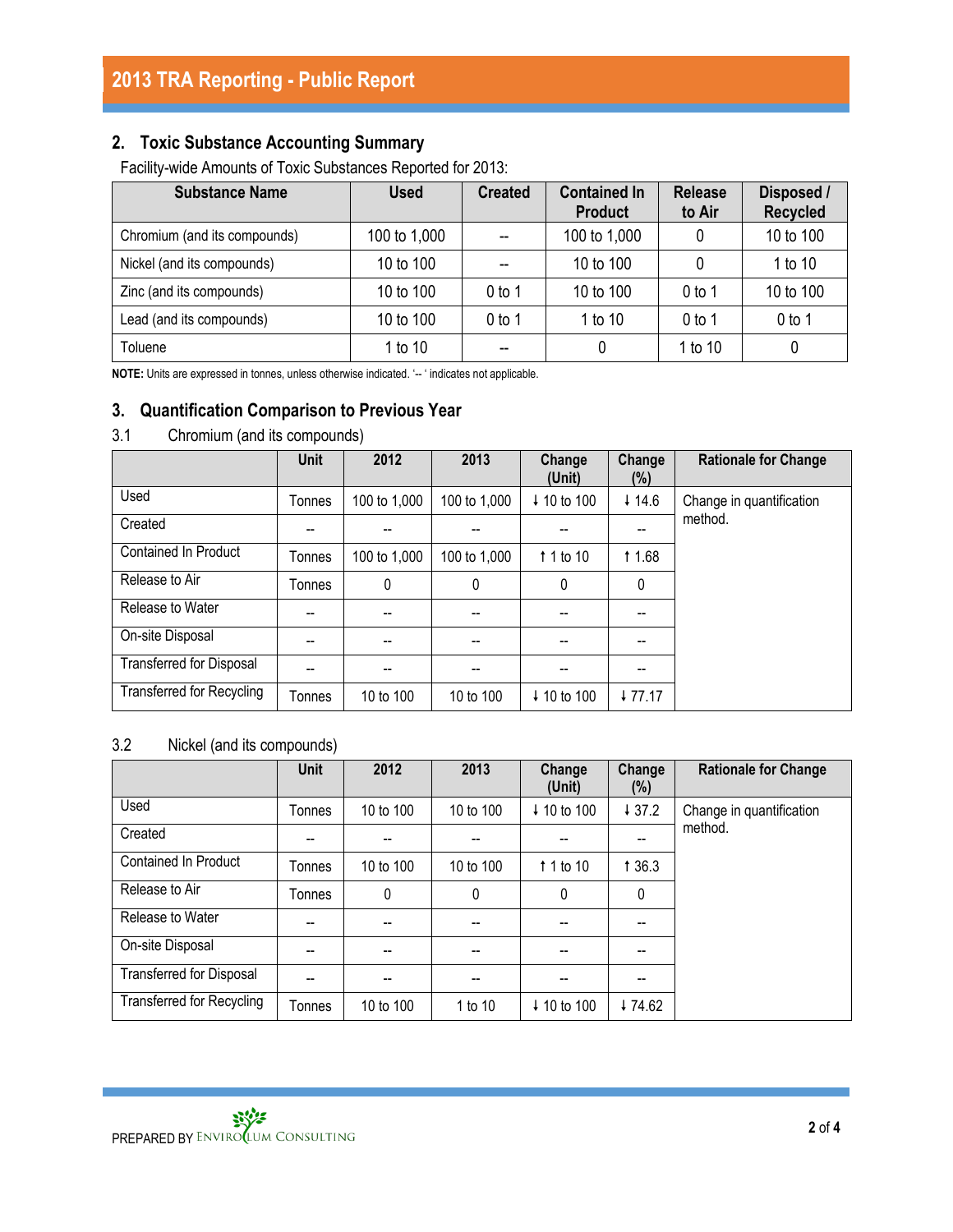# **2013 TRA Reporting - Public Report**

#### 3.3 Zinc (and its compounds)

|                                  | <b>Unit</b> | 2012      | 2013      | Change<br>(Unit)       | Change<br>(%)   | <b>Rationale for Change</b> |
|----------------------------------|-------------|-----------|-----------|------------------------|-----------------|-----------------------------|
| Used                             | Tonnes      | 10 to 100 | 10 to 100 | ↓ 10 to 100            | 426.9           | Change in quantification    |
| Created                          | --          |           | $0$ to 1  | $\uparrow$ 1 to 10     | 1 3 6.3         | method.                     |
| <b>Contained In Product</b>      | Tonnes      | 10 to 100 | 10 to 100 | $\downarrow$ 1 to 10   | $\downarrow$ 15 |                             |
| Release to Air                   | Tonnes      | 0         | $0$ to 1  | $\uparrow$ 0 to 1      | <b>1100</b>     |                             |
| Release to Water                 | --          | --        |           |                        |                 |                             |
| On-site Disposal                 | --          | --        | --        | --                     | --              |                             |
| <b>Transferred for Disposal</b>  | --          | --        | --        | --                     | --              |                             |
| <b>Transferred for Recycling</b> | Tonnes      | 10 to 100 | 10 to 100 | $\downarrow$ 10 to 100 | ↓49.23          |                             |

#### 3.4 Lead (and its compounds), except tetraethyl lead

|                                  | Unit | 2012                 | 2013                 | Change<br>(Unit)                | Change<br>(%) | <b>Rationale for Change</b>         |
|----------------------------------|------|----------------------|----------------------|---------------------------------|---------------|-------------------------------------|
| Used                             | kg   | 10,000 to<br>100,000 | 10,000 to<br>100,000 | $+ 1,000$ to<br>10,000          | ↓25.95        | Change in quantification<br>method. |
| Created                          | --   | 0                    | $0$ to 1             | $10$ to 1                       | <b>1100</b>   |                                     |
| <b>Contained In Product</b>      | kg   | 10,000 to<br>100,000 | 1,000 to<br>10,000   | $\downarrow$ 1,000 to<br>10,000 | 441.7         |                                     |
| Release to Air                   | kg   | 0                    | 0                    | $\mathbf{0}$                    | 0             |                                     |
| Release to Water                 | --   |                      | --                   |                                 |               |                                     |
| On-site Disposal                 |      |                      |                      |                                 |               |                                     |
| <b>Transferred for Disposal</b>  | --   |                      |                      |                                 |               |                                     |
| <b>Transferred for Recycling</b> | kg   | 100 to 1,000         | 1,000 to<br>10,000   | 1,000 to<br>10,000              | <b>1421.2</b> |                                     |

### **4. Objectives**

Rollstar prides itself on technological innovation in order to produce high quality products in an environmentally responsible manner. This plan will determine the technical and economic feasibility of identified reduction options to determine which, if any, are viable for implementation at this time. As part of the continuous improvement practices at the facility, technical advances will be monitored for new opportunities to reduce the use of the reported substances at the facility.

### **5. Progress in Implementing Plan**

This section does not apply since no feasible reduction options are available for implementation at this time.

For information on on-site releases from the facility, as well as disposal and off-site recycling information please refer to National Pollutant Release Inventory's website: [http://www.ec.gc.ca/inrp-npri/.](http://www.ec.gc.ca/inrp-npri/)